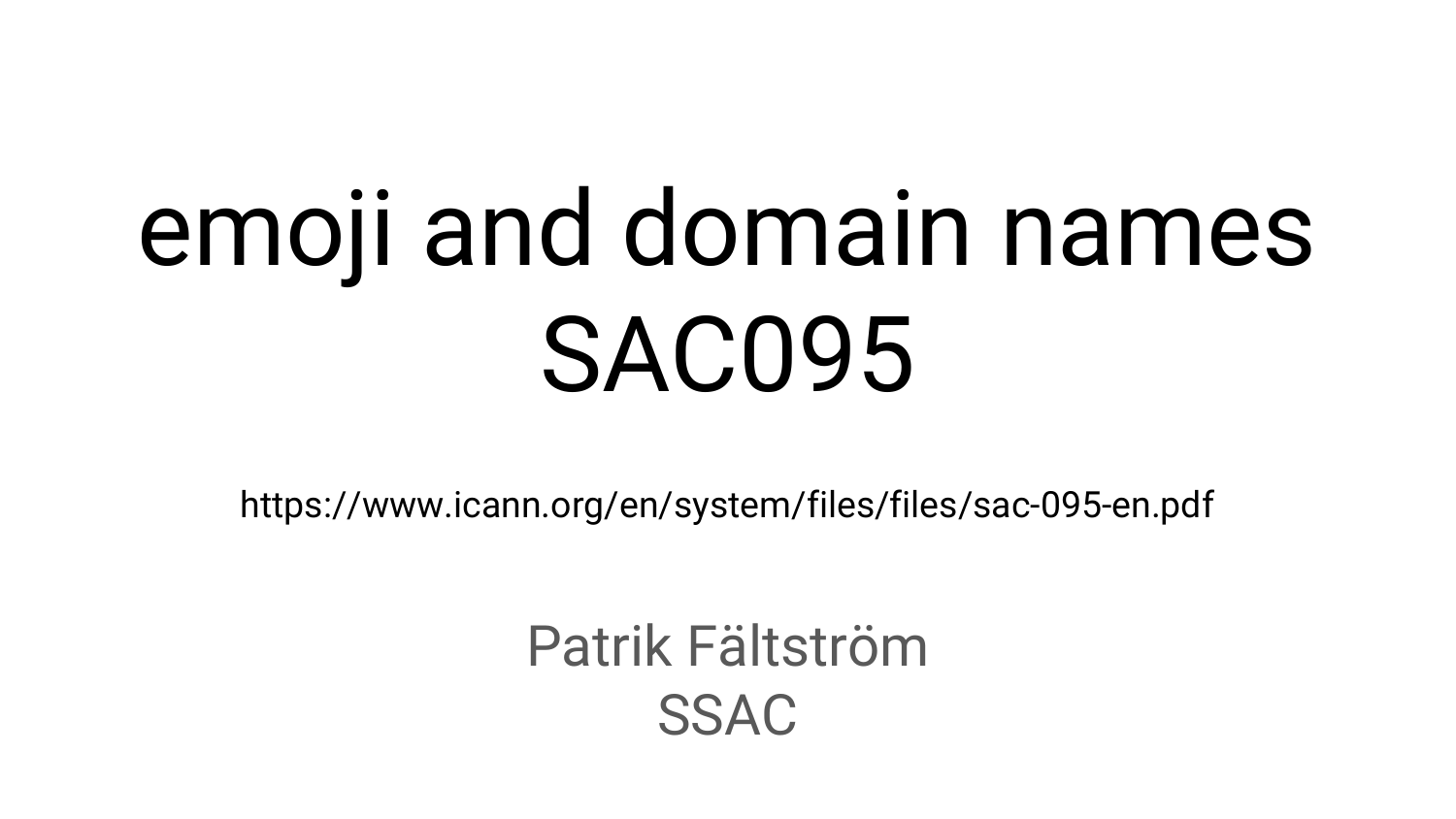# Emoji in IDNA

- IDNA is specified by the IETF in RFC 5890-5893
- The IDNA standard was designed to create, in conjunction with other methods to further narrow the set of acceptable labels, a set of identifiers that are, relative to a particular language community, acceptably reliable, easy to distinguish, and easy to input
- Characters in the Unicode Category "Symbol, Other" (So) were specifically not included; their derived property values are calculated as DISALLOWED in the IDNA standard
- **•** Because emoji and other emoji-like symbol characters (e.g.,  $\odot$ ,  $\odot$ ) belong to the Unicode "So" category, they are disallowed by IDNA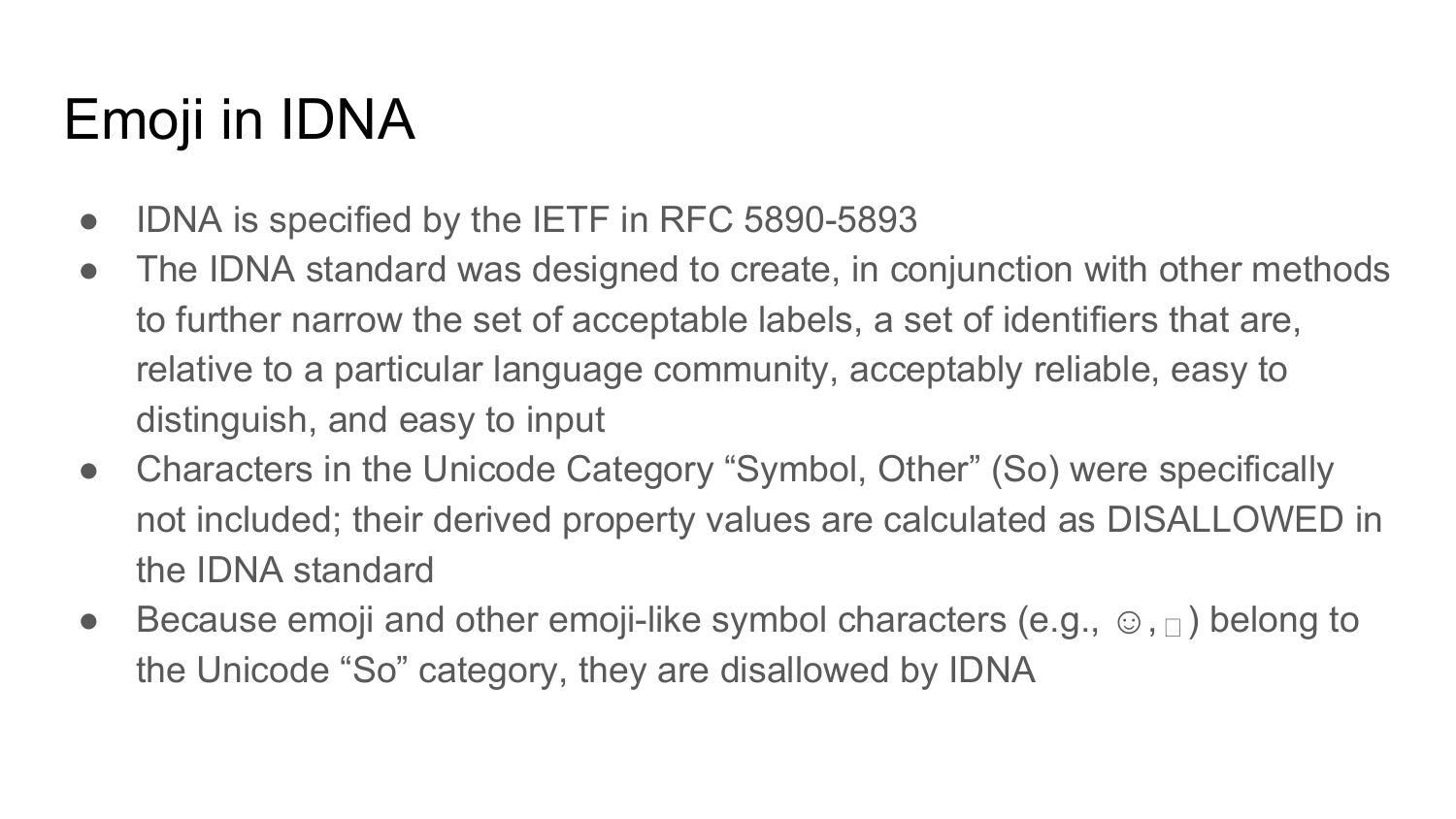# Emoji Similarity

- Many emoji are visually similar and can be difficult to distinguish
- Distinguishability is not a design consideration when creating new emoji; ambiguity is acceptable
- Example: over twenty emoji with different code points are associated with "Smileys & People / face positive"
- See<http://unicode.org/emoji/charts/full-emoji-list.html>

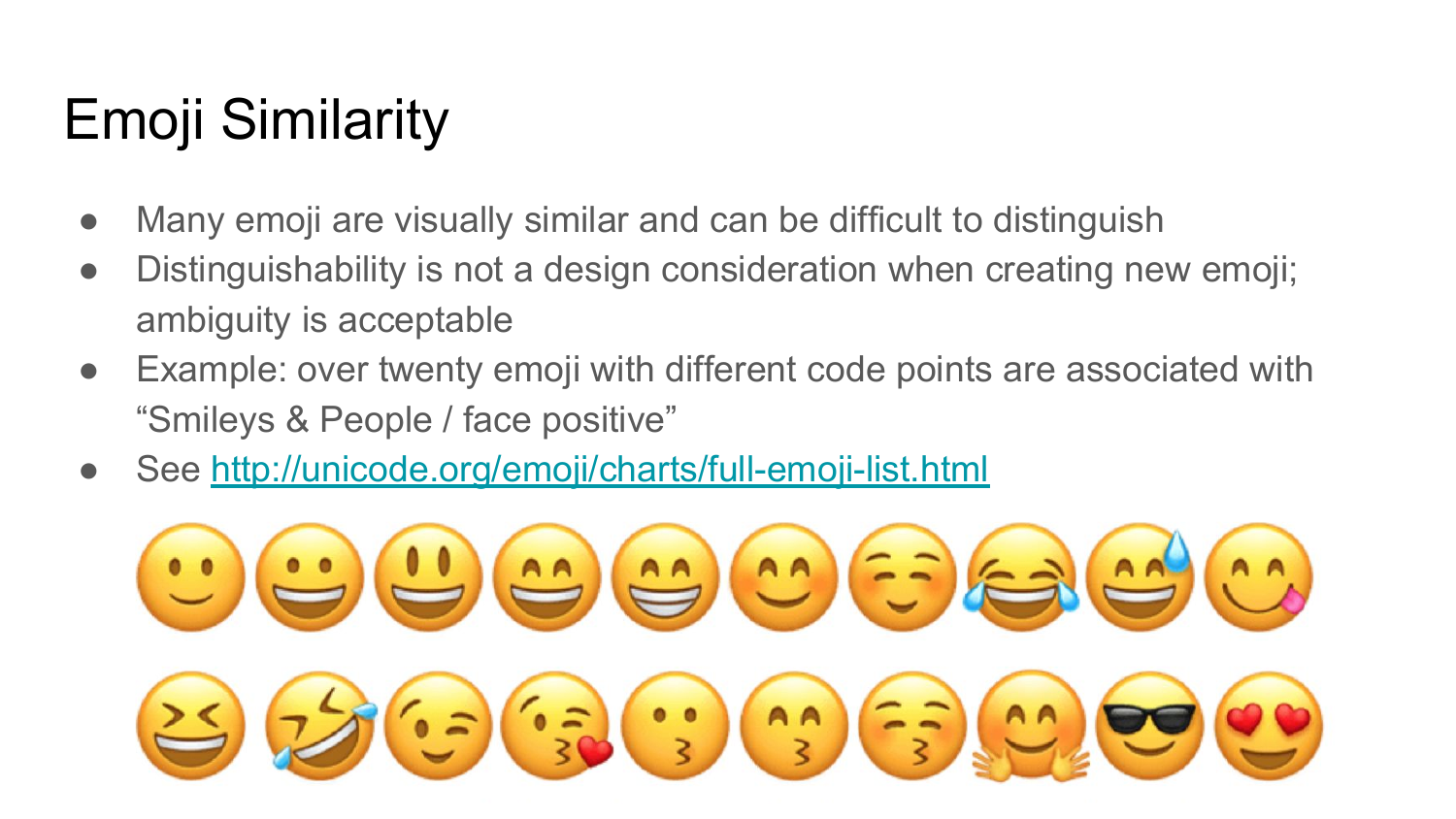## Emoji Modifiers - Composition

- Some emoji can be "glued" together using a special zero width joiner (ZWJ) code point
- This allows multiple code points to be displayed as a single symbol

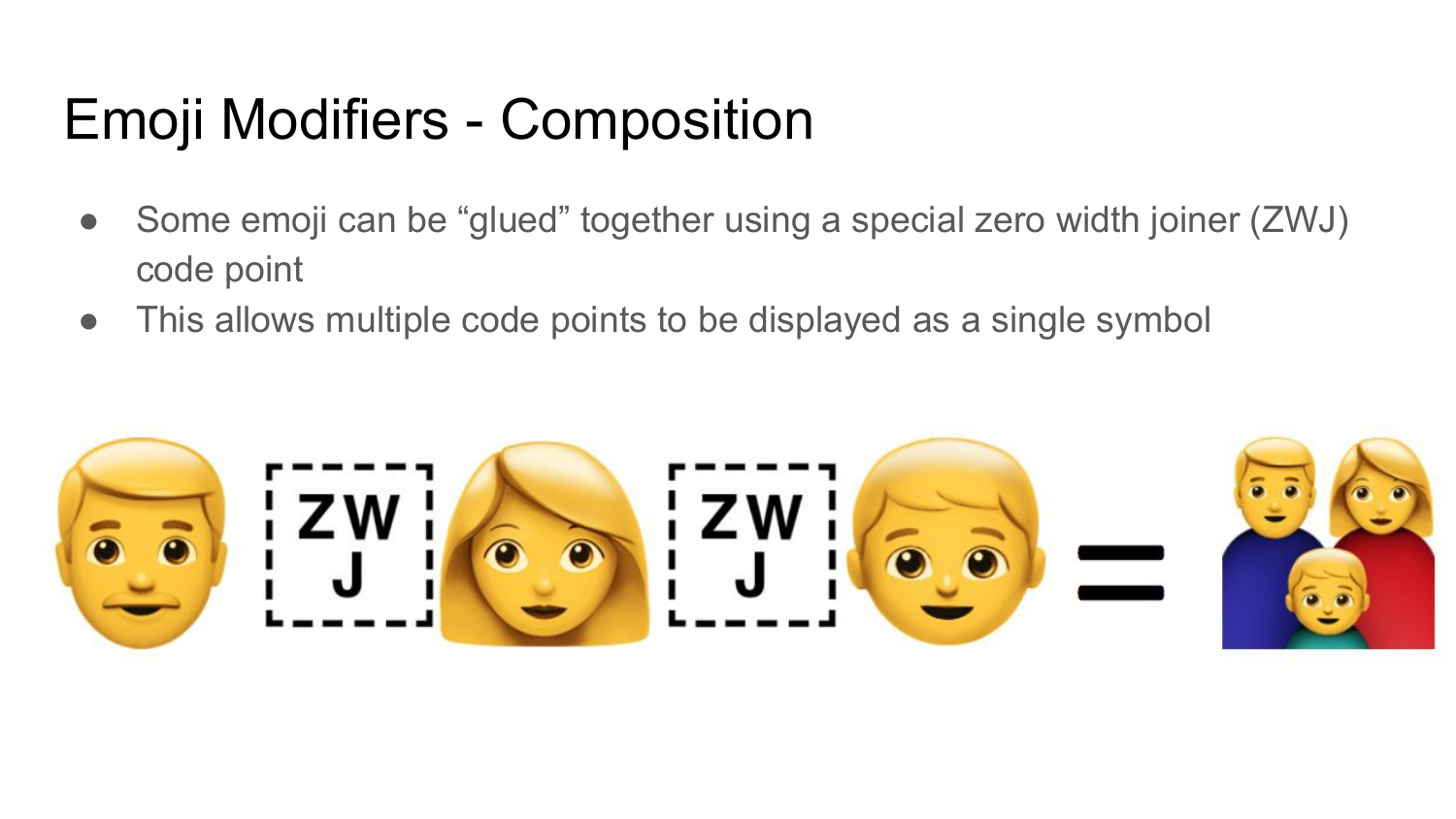### Emoji Modifiers - Modification

● In 2015 Unicode 8.0 introduced the ability to apply different colors to other emoji by appending one of five Fitzpatrick Skin Tone modifier code points to the code point for an anthropomorphic emoji

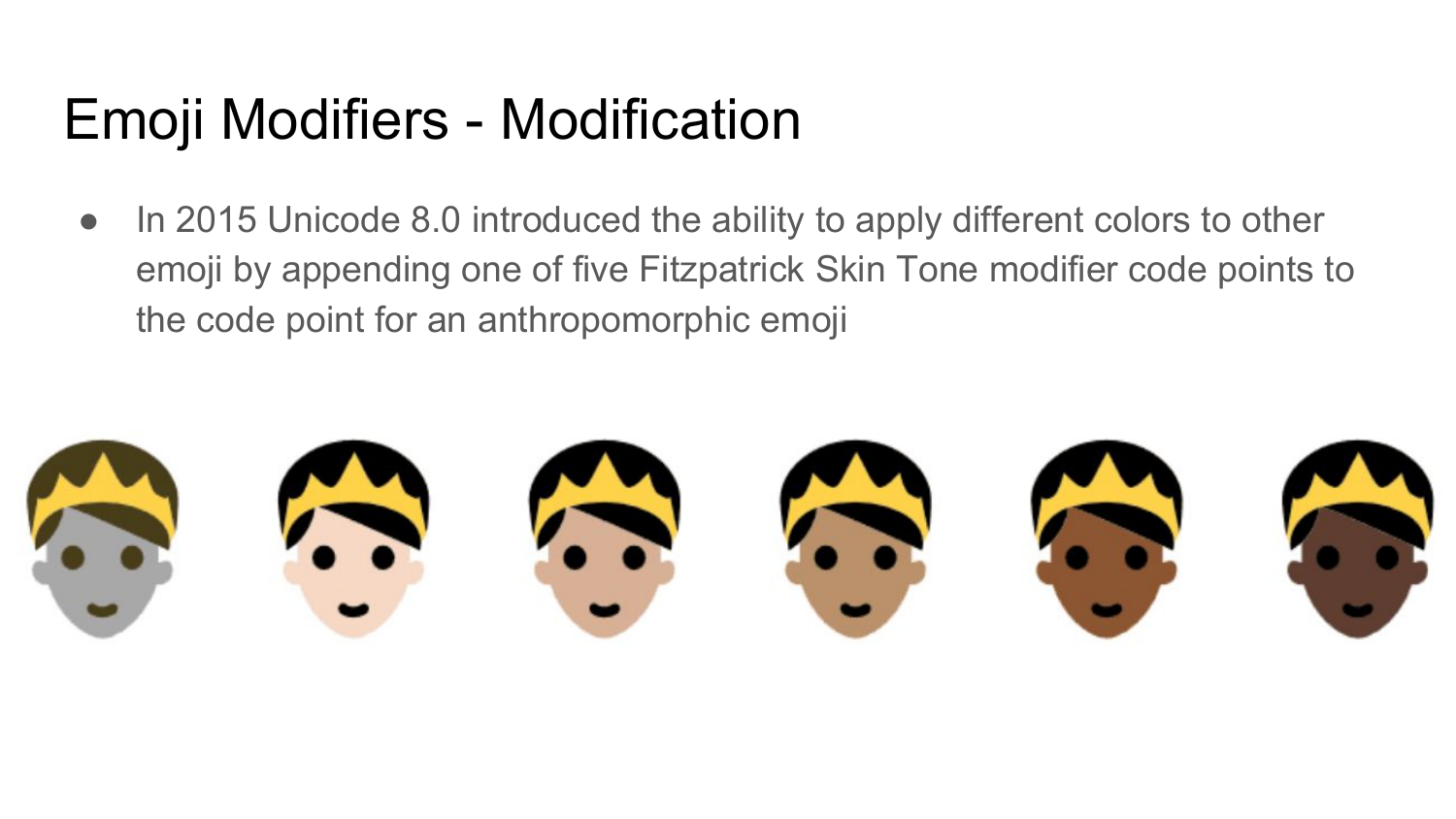#### Universal Acceptance

- Universal Acceptance means that applications and systems must treat all Top Level Domains (TLDs), including new gTLDs and internationalized TLDs, in a consistent manner
- Specifically, they must accept, validate, store, process, and display all domain names unambiguously
- Additionally, there is a problem with accessibility, given that emoji are intrinsically visual constructs
- There is no agreed upon way to speak or enter an emoji, which makes them difficult to use with accessibility software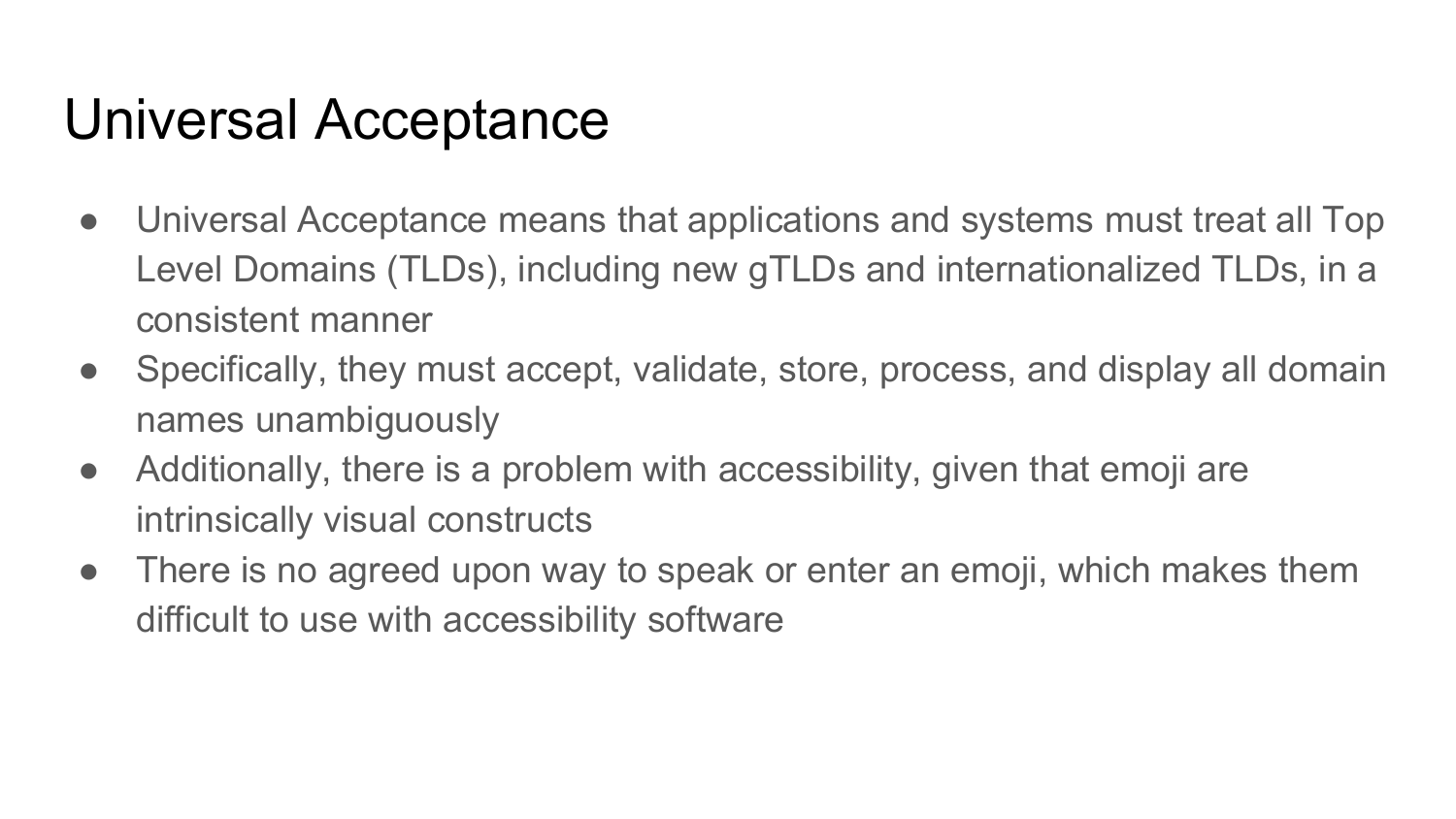# Findings

- 1. Emoji are disallowed by the IDNA standard
- 2. Emoji are not required by design, standard, or convention to be *visually uniform* or *visually distinguishable*
- 3. Emoji modifiers and "glue" arrangements allow for a potentially much larger set of composed multi-codepoint symbols
- 4. When two domain names are identical in appearance except for ordinary typographic style variations but have different underlying code points, they identify two different DNS domains
- 5. It is unrealistic to expect that just because a code point is included in Unicode, it should be used as part of a domain name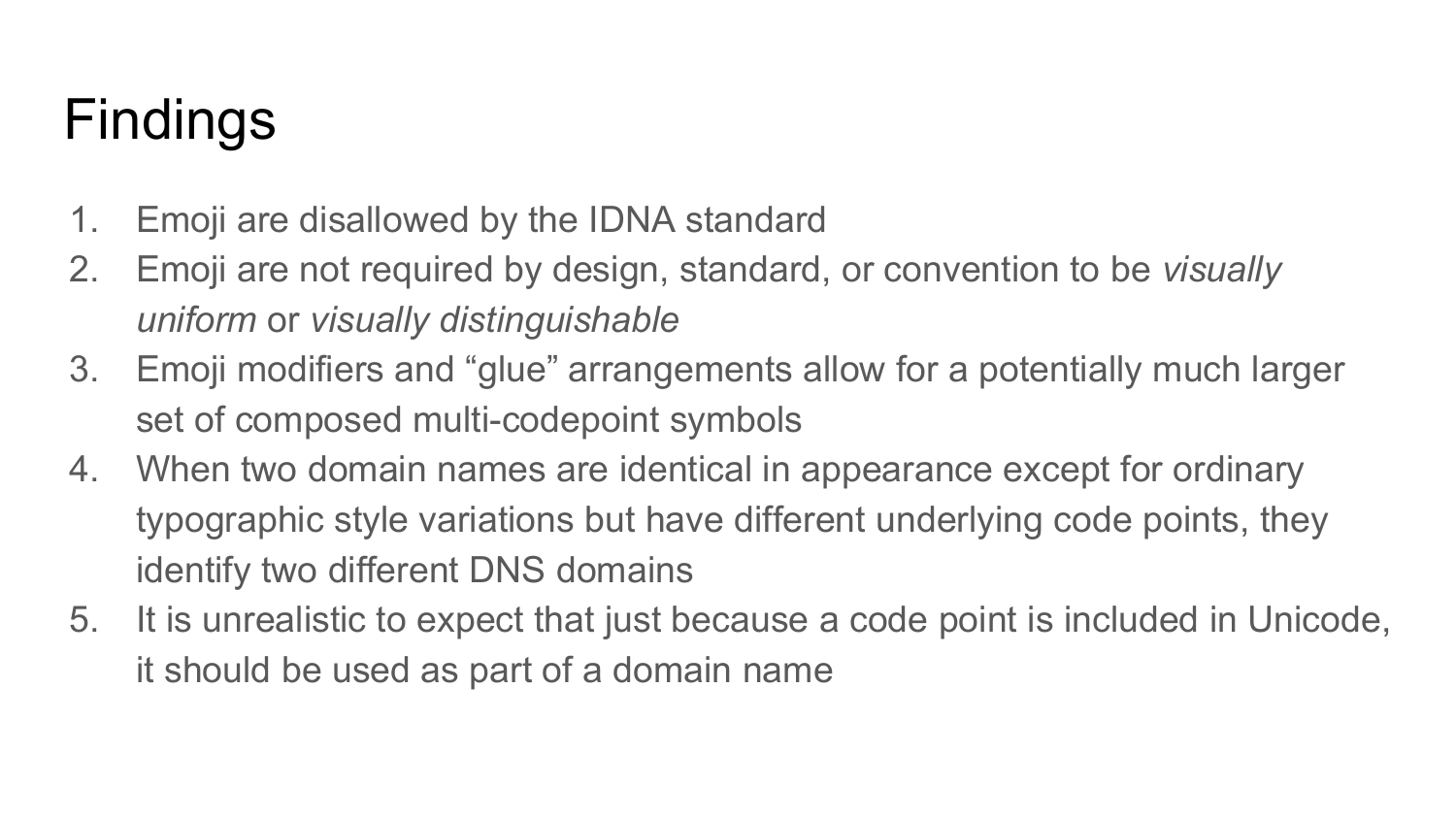#### Recommendations

**Recommendation 1**: The SSAC recommends that the ICANN Board reject any TLD (root zone label) that includes emoji

**Recommendation 2**: The SSAC strongly discourages the registration of any domain name that includes emoji in any of its labels. The SSAC also advises registrants of domain names with emoji that such domains may not function consistently or may not be universally accessible as expected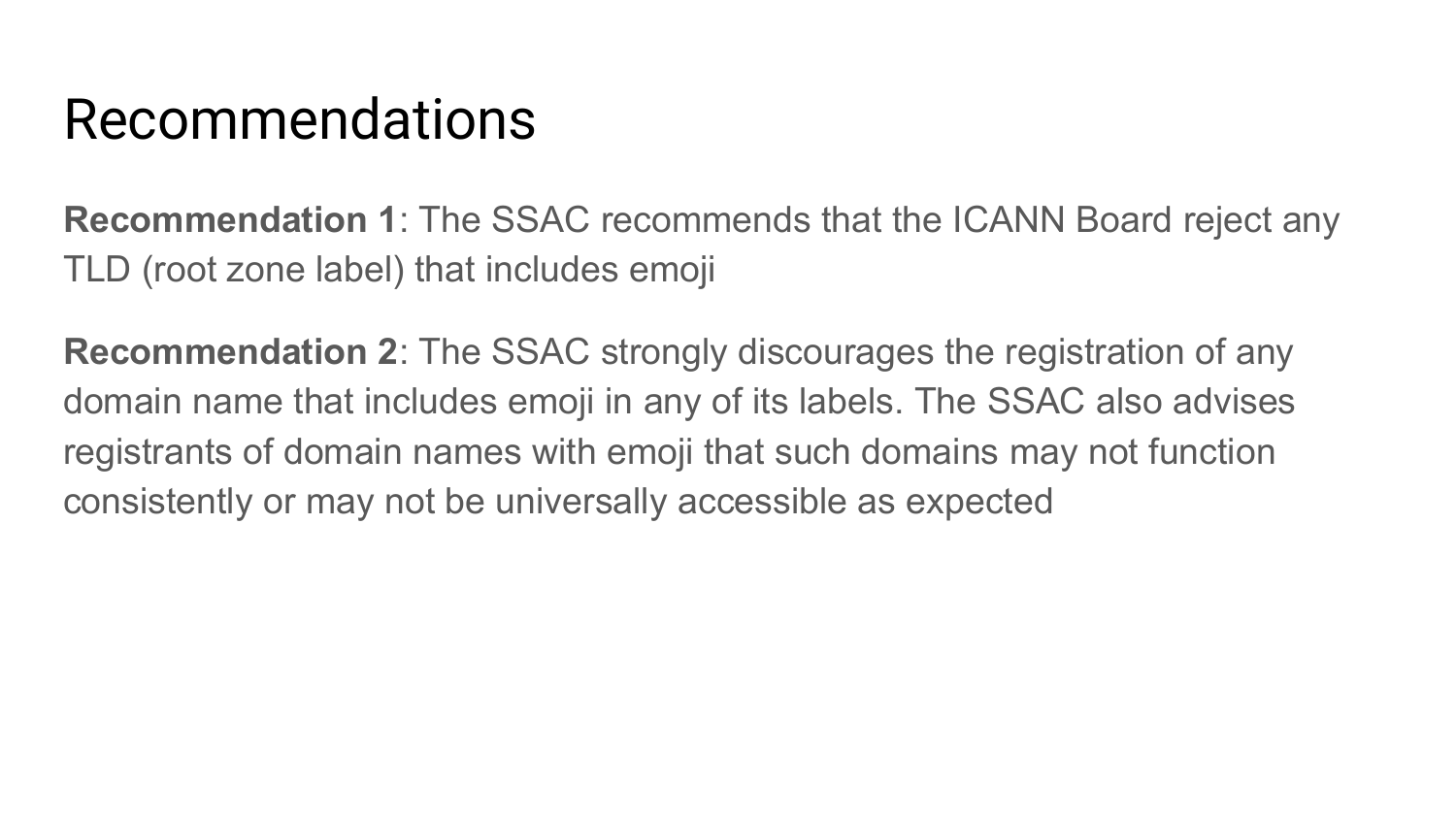#### After SAC095 was released: ICANN Board

- ICANN Board Meeting Thu, 2 Nov 2017
	- <https://features.icann.org/ssac-advisory-use-emoji-domain-names>
- Resolved (2017.11.02.09), the Board hereby directs that conformance to IDNA2008 and its successor will continue to be a necessary condition to determine valid IDN TLD labels
- Resolved (2017.11.02.10), the Board requests that the ccNSO and the GNSO engage with the SSAC to more fully understand the risks and consequences of using a domain name that includes emoji in any of its labels, and inform their respective communities about these risks
- $E$ tc...